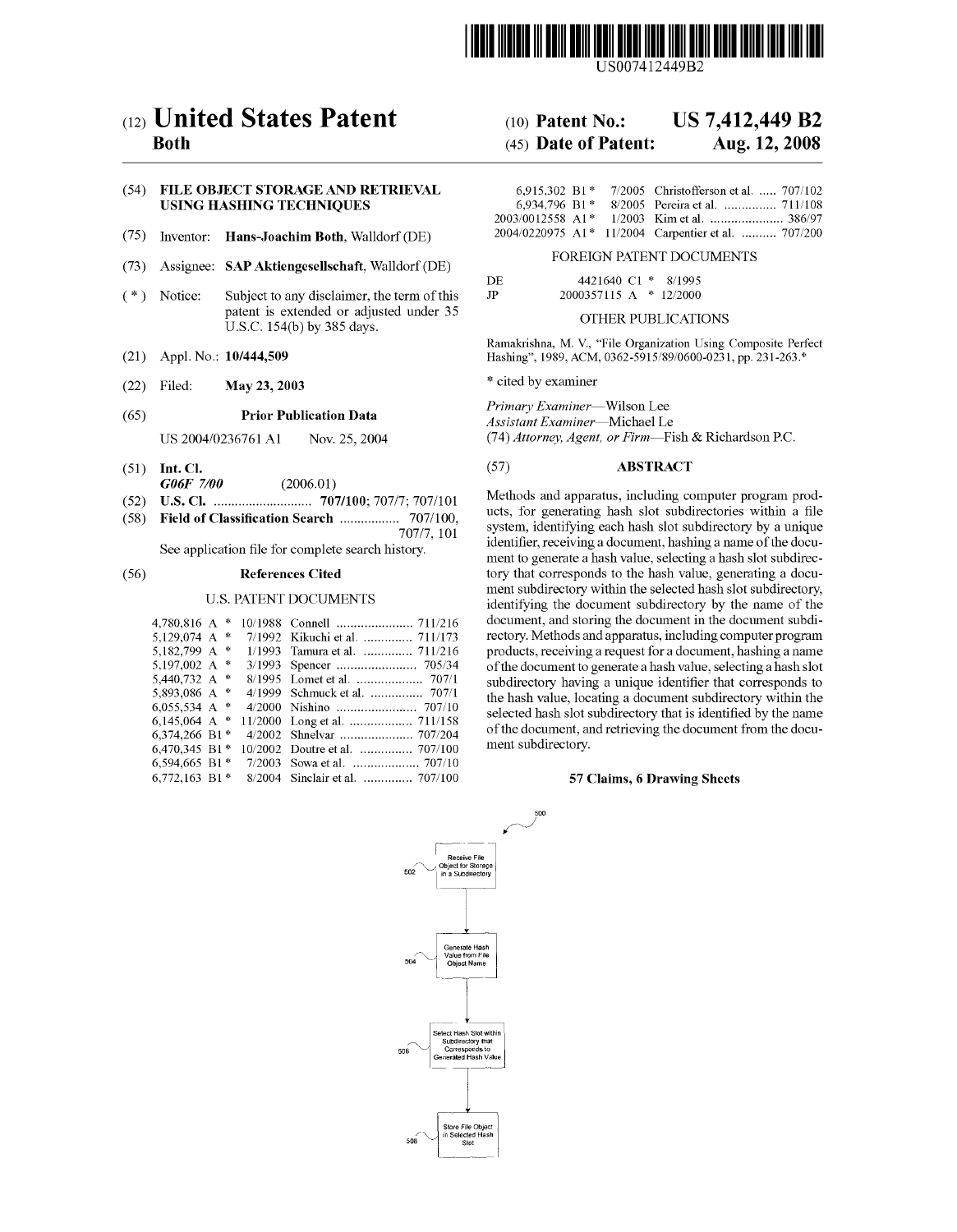

*Fig.\_'*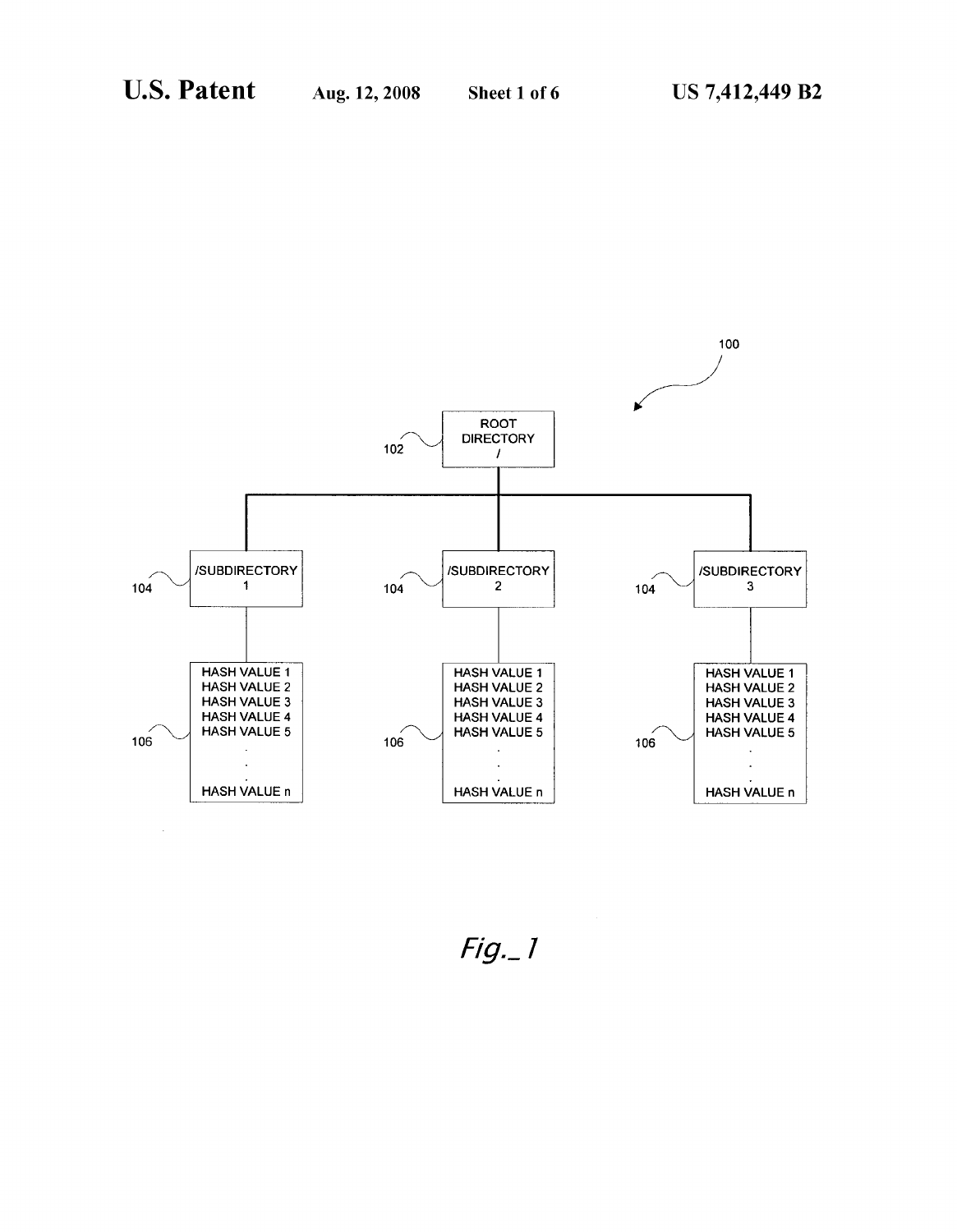

 $Fig. 2$ 

 $Fig. 3$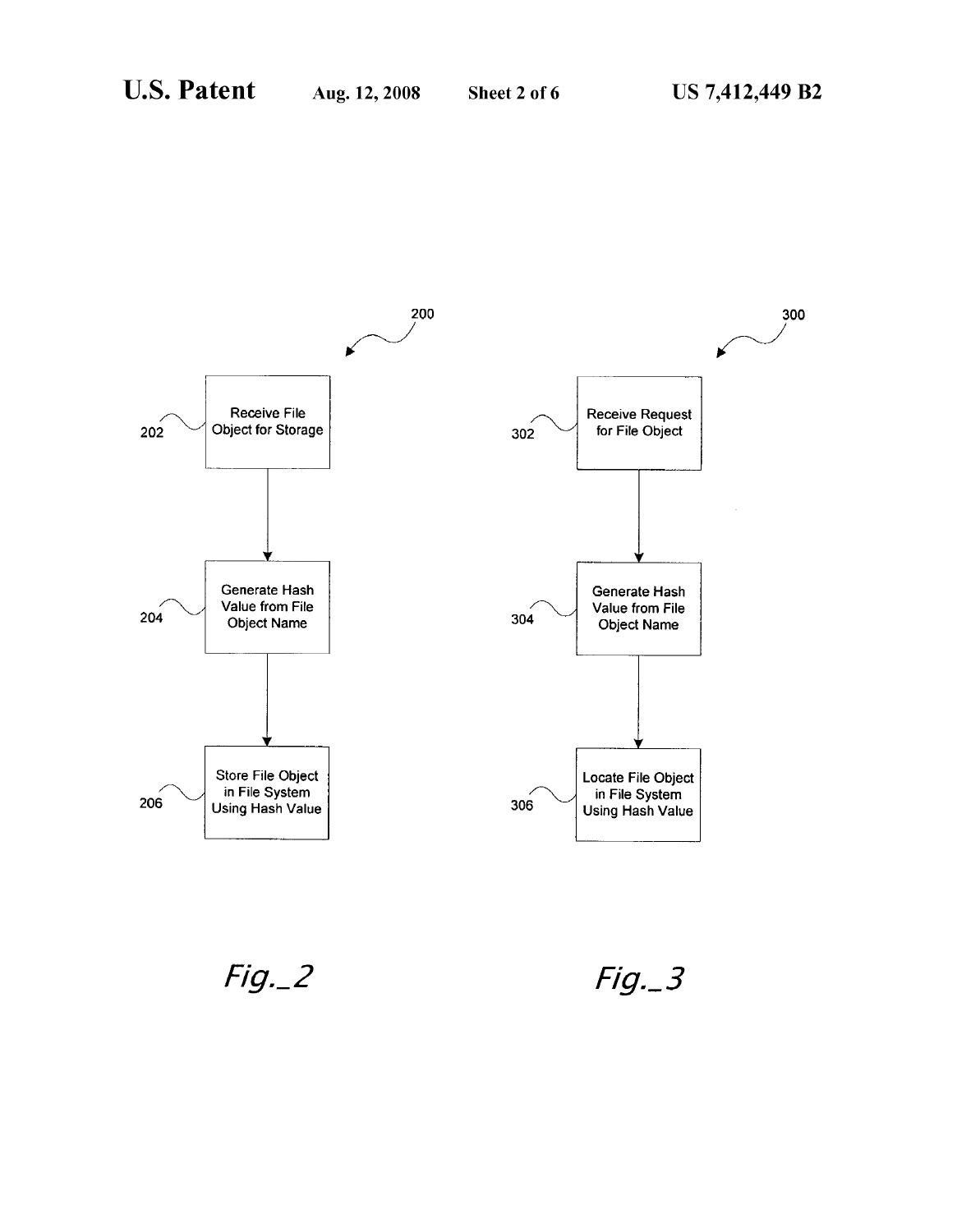

 $Fig. 4$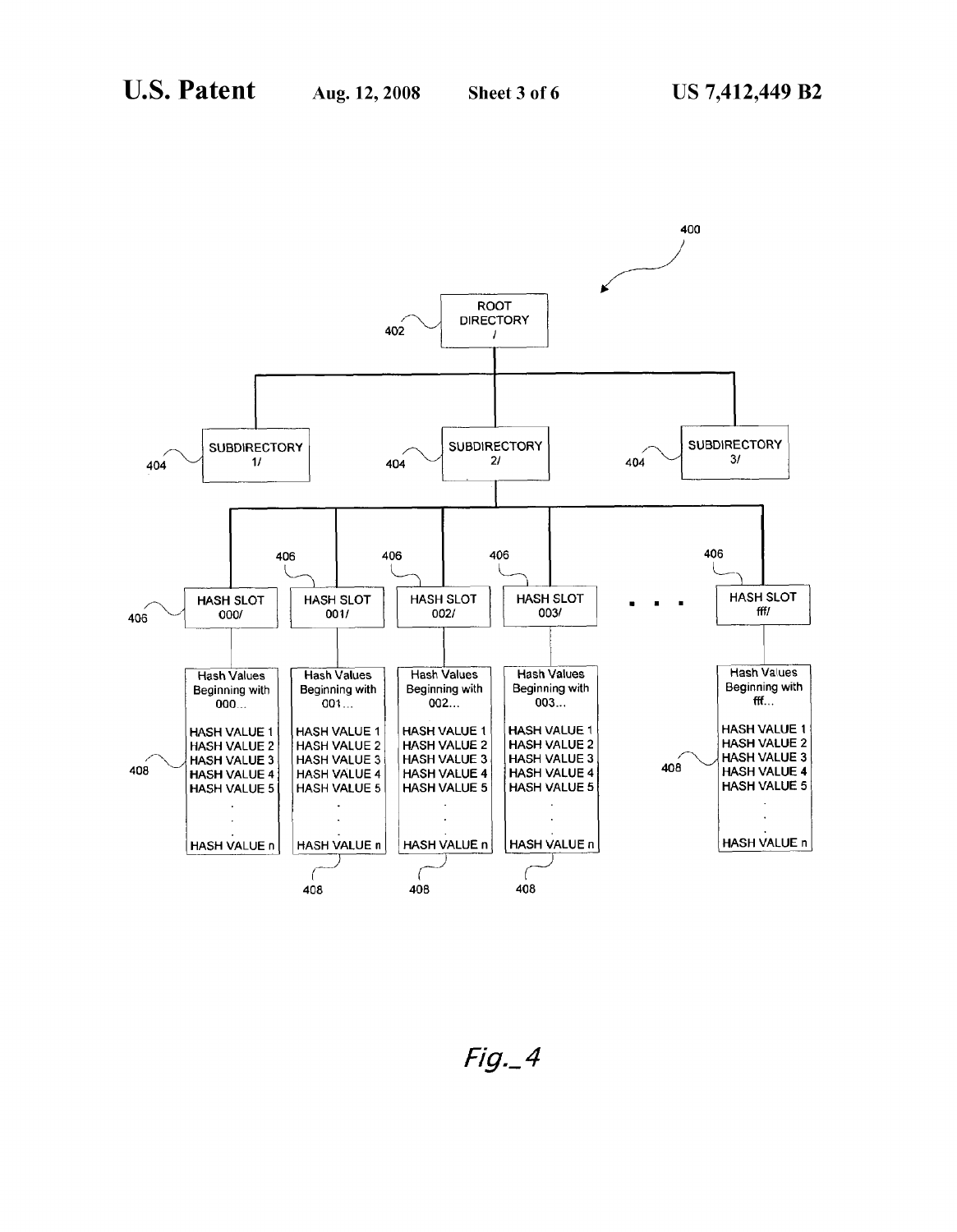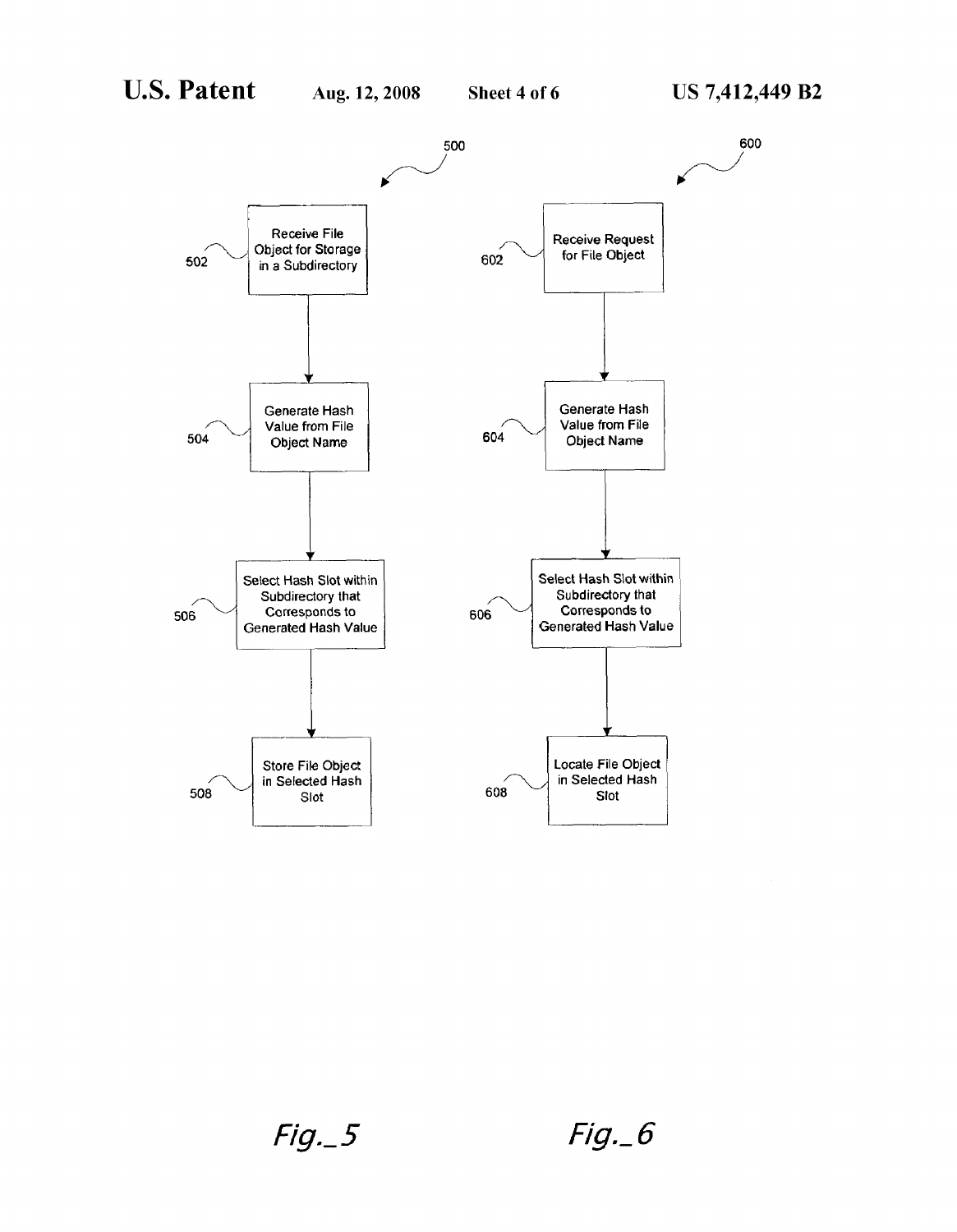

 $Fig. 7$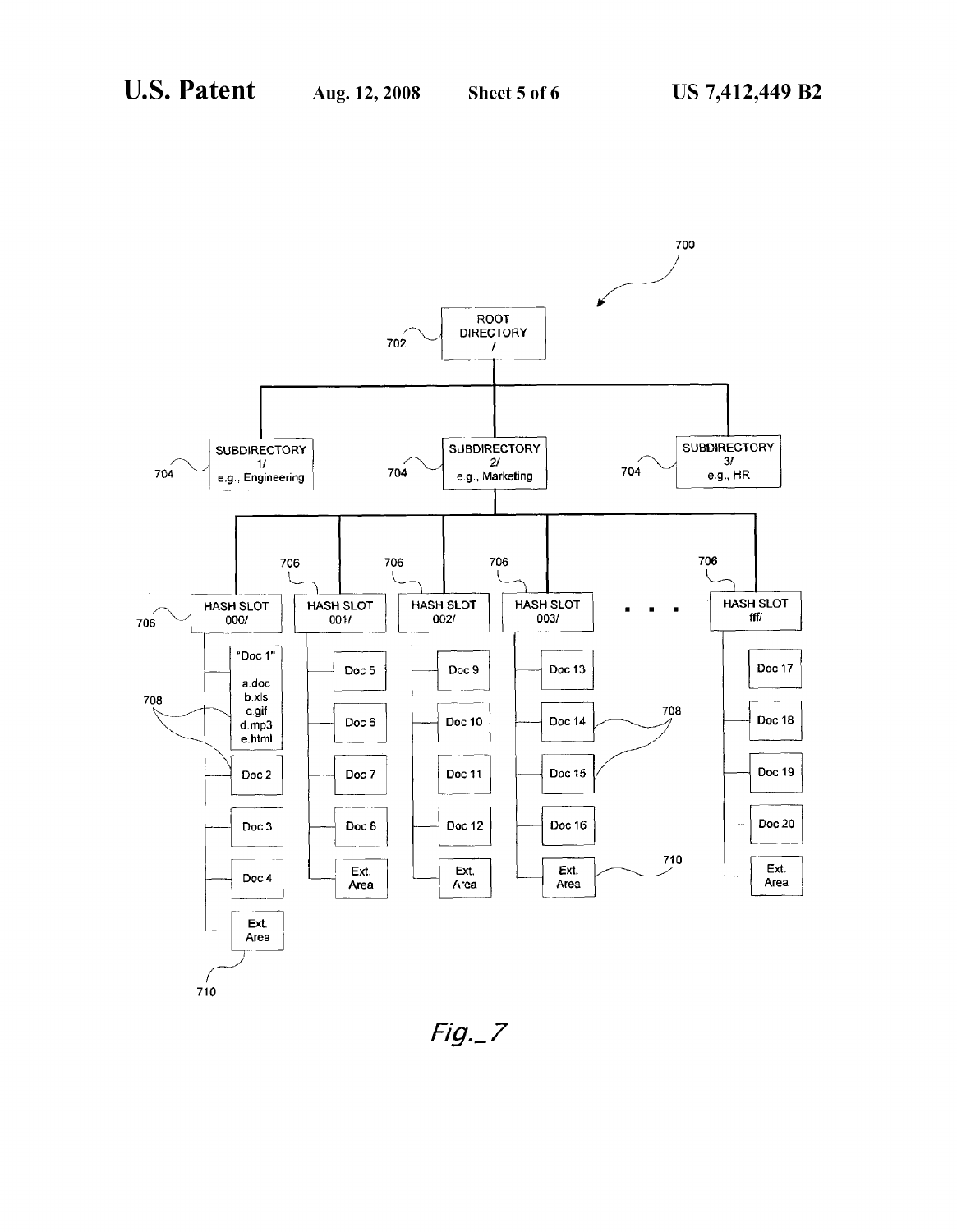

 $Fig. 8$ 

 $Fig. 9$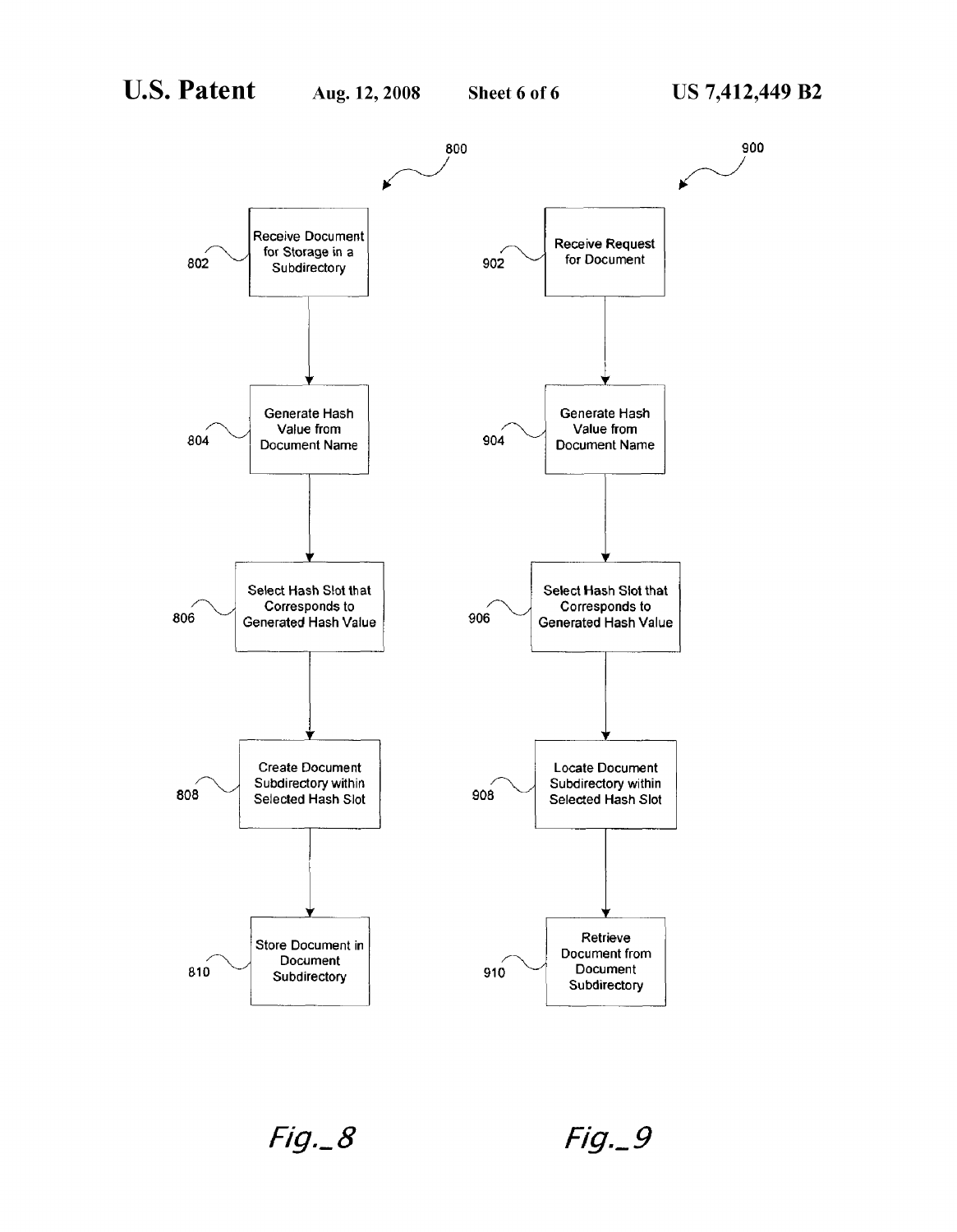# **FILE OBJECT STORAGE AND RETRIEVAL USING HASHING TECHNIQUES**

## BACKGROUND

This invention relates to file system storage. Documents can be stored in a hierarchical or tree-structured file system. A tree structure is a method for placing and locating files (called records or keys) in a database. The method typically finds data by repeatedly making choices at decision points called nodes. 10 Anode can have as few as two branches (also called children), or as many as several dozen.

In a tree, records are stored in locations called leaves. This name derives from the fact that records always exist at end points; there is nothing beyond them. The starting point is 15 called the root. The maximum number of children per node is called the order of the tree. The maximum number of access operations required to reach the desired record is called the depth. When a hierarchical file system is used to store millions of documents, the tree structure will become very com- 20 plex and difficult to navigate.

#### SUMMARY

A high-performance file system enables efficient storage 25 and retrieval of file objects and can be used on virtually any computer operating system. In accordance with an embodiment, a method for storing a file object in a computer file system comprises receiving the file object, hashing a name of the file object to generate a hash value, and storing the file  $30$ object in the file system using the hash value. Similarly, a method for retrieving a file object from a computer file system comprises receiving a request for the file object, hashing a name of the file object to generate a hash value, and retrieving the file object using the hash value.

In another embodiment, a method for storing a file object in a computer file system comprises generating subdirectories within the file system, identifying each subdirectory by a unique identifier, receiving the file object, hashing a name of the file object to generate a hash value, selecting a subdirec- 40 tory that corresponds to the hash value, and storing the file object in the selected subdirectory. Likewise, a method for retrieving a file object from a computer file system comprises receiving a request for the file object, hashing a name of the file object to generate a hash value, selecting a subdirectory 45 having a unique identifier that corresponds to the hash value, and retrieving the file object from the selected subdirectory.

In yet another embodiment, a method for storing a document in a computer file system comprises generating hash slot subdirectories within the file system, identifying each hash 50 slot subdirectory by a unique identifier, receiving the document, hashing a name of the document to generate a hash value, selecting a hash slot subdirectory that corresponds to the hash value, generating a document subdirectory within the selected hash slot subdirectory, identifying the document 55 subdirectory by the name of the document, and storing the document in the document subdirectory. Here, a method of retrieving a document from a file system comprises receiving a request for the document, hashing a name of the document to generate a hash value, selecting a hash slot subdirectory 60 having a unique identifier that corresponds to the hash value, locating a document subdirectory within the selected hash slot subdirectory that is identified by the name of the document, and retrieving the document from the document subdirectory.

The details of one or more embodiments of the invention are set forth in the accompanying drawings and the description below. Other features, objects, and advantages of the invention will be apparent from the description and drawings, and from the claims.

## DESCRIPTION OF DRAWINGS

FIG. 1 illustrates a structure of a file system.

FIG. 2 is a method for storing a file object using the file system of FIG. 1.

FIG. 3 is a method for retrieving a document using the file system of FIG. 1.

FIG. 4 illustrates the structure of another file system.

FIG. 5 is a method for storing a file object using the file system of FIG. 4.

FIG. 6 is a method for retrieving a document using the file system of FIG. 4.

FIG. 7 illustrates the structure of yet another file system.

FIG. 8 is a method for storing a file object using the file system of FIG. 7.

FIG. 9 is a method for retrieving a document using the file system of FIG. 7.

Like reference symbols in the various drawings indicate like elements.

# DETAILED DESCRIPTION

A computer file system is the structure that governs how file objects are named and where they are placed logically for storage and retrieval. File objects are simply data items that can be stored and retrieved, such as text files, image files, sound files, video files, and HTML files, for example. Common operating systems, such as UNIX®, Linux®, IBM® AIX, Compaq® True64, Sun Solaris®, HP® UX, Microsoft 35 MS-DOS®, Microsoft Windows®, IBM®OS/2, and Apple Macintosh®, all have file systems that place file objects in a hierarchical tree structure. A file is placed in a directory or subdirectory at a desired place in the tree structure. File systems also specify conventions for naming file objects. These conventions include a maximum number of characters in a name, which characters can be used, how long a file name suffix (if needed) can be, and how many file objects can be stored per directory or subdirectory. A file system also includes a format for specifying a path to a file through the structure of directories.

Our method implements hashing techniques into a computer file system, such as a Unix-based file system, to produce a high-performance file system. Hashing involves employing a mathematical function, known as a hash function, to transform a string of text characters into a generally shorter, fixedlength hash value that represents the original string. This hash value is typically in decimal or hexadecimal format. Hashing can be used to index and retrieve file objects in a database management system because it is faster to find the file object using the shorter hash value than to find it using the original string. In one method hashing is used in a file system to store and retrieve a large volume of documents without a need for a database management system. Our high-performance file system is self-contained.

Our file system can be implemented on a hard disk storage device. The hard disk storage device can be attached to a network and function as a repository for file objects that are stored and retrieved by the network. Because the file system is self-contained, a number of different servers running on hard-65 ware from completely different manufacturers can access and use the same hard disk storage device and high-performance file system.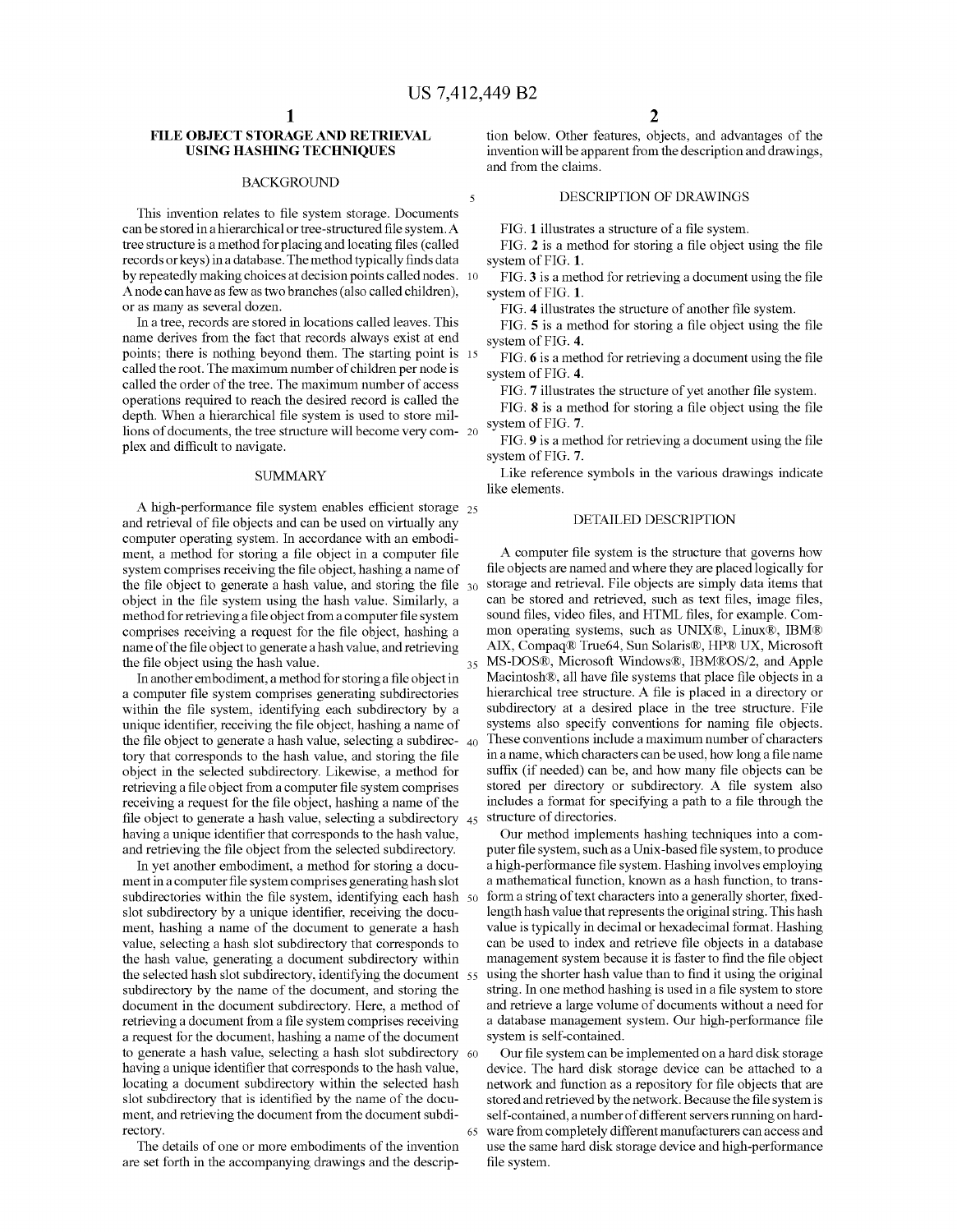When implemented on a hard disk storage device, our file system is capable of positioning the read/write heads of the hard disk at the beginning of a file object with a generally predictable number of directory lookups. The file system can also minimize a number of file lookups required to locate a 5 file object that is stored on the hard disk storage device. This improves the efficiency of the file system and minimizes the time required for storage and retrieval of file objects.

In FIG. 1, a structure of a file system 100 is shown. File system 100 includes a root directory 102. In a computer file 10 system that is organized as a hierarchy or tree, the root directory is the top directory that includes all other directories. In Unix-based as well as in other operating systems, the root directory is simply represented by a forward slash ("/"). In systems such as Microsoft Windows®, the root directory is 15 represented by a backslash ("\").

The root directory 102 includes one or more subdirectories 104. The subdirectories 104 are where the file objects are stored in the, file system 100. Each subdirectory 104 can hold a large number of file objects 106, often up to 32k (32,768) or 20 64k (65,536) file objects, depending on parameters set up by the operating system being used. For instance, most Unixbased file systems allow for 64k file objects per subdirectory, while some Unix-based systems, such as some versions of Linux, allow for only 32k file objects per subdirectory. In a 25 business context where all users are accessing data stored on the same file system 100, each business department can have its own subdirectory 104 for storing its file objects. For example, the file system 100 can include an "engineering" subdirectory, a "marketing" subdirectory, and a "human 30 resources" subdirectory. Each department within the business would generally be allowed to store file objects only within its own subdirectory.

In FIG 2, a process 200 for storing a file object using the file system 100 includes the file system receiving a file object to 35 be stored (202). The file object has a name or title that is provided by a user or another program, such as a web server program. Process 200 applies a hash function to the name of the file object to generate a hash value (204). This hash value is associated with the file object. Process 200 stores the file 40 file system 400 includes the file system 400 receiving a file object in an appropriate subdirectory and identifies the file object by its hash value (206). This is shown where multiple hash values are listed below each subdirectory. There are a maximum of n hash values 106 within the subdirectory 104, a value of n being set by the operating system. As mentioned 45 above, in a Unix-based file system, the value of n will generally be either 32k or 64k. Because there will always be a number of system files created in each subdirectory, the value of n will never be exactly 32k or 64k.

In FIG. 3, a process 300 for retrieving a document using the  $50$ file system 100 includes the file system 100 receiving a request for a file object that is stored (302). A user or a program provides the name of the file object. Again, this program can be a web server program. Process 300 applies a hash function to the name of the file object to generate a hash 55 value (304). Process 300 retrieves the file object from the appropriate subdirectory using the generated hash value (306). The retrieved file object can then be delivered to the user or the program.

In FIG. 4, a file system 400 includes a root directory 402. 60 The root directory 402 includes one or more subdirectories 404. These subdirectories 404 can be associated with certain business units within a company, such as engineering, marketing, and human resources for example. Each subdirectory, in turn, contains a number of hash slots 406. For clarity, only the hash slots 406 for the subdirectory 404 labeled "Subdirectory 2/" are shown. Each of the subdirectories 404, how4

ever, will include their own set of hash slots 406. Hash slots 406 are simply further subdirectories within each subdirectory 404, and it is within these hash slots 406 that the file objects are stored.

The hash slots 406 are given fixed-length hexadecimal values as names. There is a hash slot 406 provided for each and every hexadecimal value within a range that starts at the lowest possible hexadecimal value for the fixed length (which is all zeros) and ends at the highest possible hexadecimal value for the fixed length (which is all f's). The number of hash slots 406 provided within a subdirectory 404 is therefore dependent on that fixed -length. For instance, if the hash slots are given one-digit hexadecimal values, there will be sixteen hash slots that are labeled from 0 to f (e.g.,  $0, 1, 2, 3, 4, 5, 6$ , 7, 8, 9, a, b, c, d, e, and f). Ifthe hash slots are given two-digit hexadecimal values, there will be 256 hash slots that are labeled from 00 to ff. Similarly, three-digit hexadecimal values yield 4096 hash slots that are labeled from 000 to fff, and four-digit hexadecimal values yield 65,536 hash slots that are labeled from 0000 to ffff. Four-digit hexadecimal names cannot be used in most Unix-based systems because each subdirectory 404 can only hold up to  $64 \text{ k}$  (65,536) file objects, and because several of these objects will consist of system files, there is not enough remaining capacity to handle all of the 65,536 hash slots. For Unix-based systems that can hold more than 64 k objects per subdirectory, however, the four-digit hexadecimal names can be used.

The file system 400 uses three-digit hexadecimal names for each of the hash slots 406. Accordingly, there are 4,096 hash slots 406 in FIG. 4 that are labeled from "000" to "fff". The use of these 4,096 hash slots 406 greatly increases the capacity of the subdirectories 404 in the file system 400. For example, in Unix-based systems that allow for 32 k file objects per subdirectory, if each subdirectory 404 includes 4,096 hash slots, then each subdirectory can hold over 134 million file objects. And in Unix-based systems that allow for 64 k file objects per subdirectory, that capacity increases to over 268 million file objects.

In FIG. 5, a process 500 for storing a file object using the object to be stored in a particular subdirectory (502). For example, a file object from a user in the marketing department will generally be placed in the marketing subdirectory. The file object will have a name or title that is provided by a user or another program, such as a web server program. Process 500 applies a hash function to the name of the file object to generate a hash value in hexadecimal format (504). This hash value is associated with the file object and generally consists of three or more hexadecimal characters. Process 500 selects a hash slot within the subdirectory that has a three-digit hexadecimal name that matches the first three digits of the hash value of the file object (506). The first three digits of the hash value can be any hexadecimal number between OxOOOand Oxfff, which is why it is important to provide a hash slot for every possible three-digit hexadecimal value in each subdirectory. Process 500 stores the file object in the selected hash slot and identifies the file object by its hash value (508). This is shown, where multiple hash values 408 are listed below each hash slot 406. The hash values contained within each hash slot begin with the same three digits as the hexadecimal name of the hash slot. There are a maximum of n hash values within each hash slot 406, the value of n being set by the operating system. Again, in a Unix-based file system, the value of n will generally be a value up to either 32 k or 64 k, depending on the operating system used.

In FIG. 6, a process 600 for retrieving a file object using the file system 400 includes the file system receiving a request for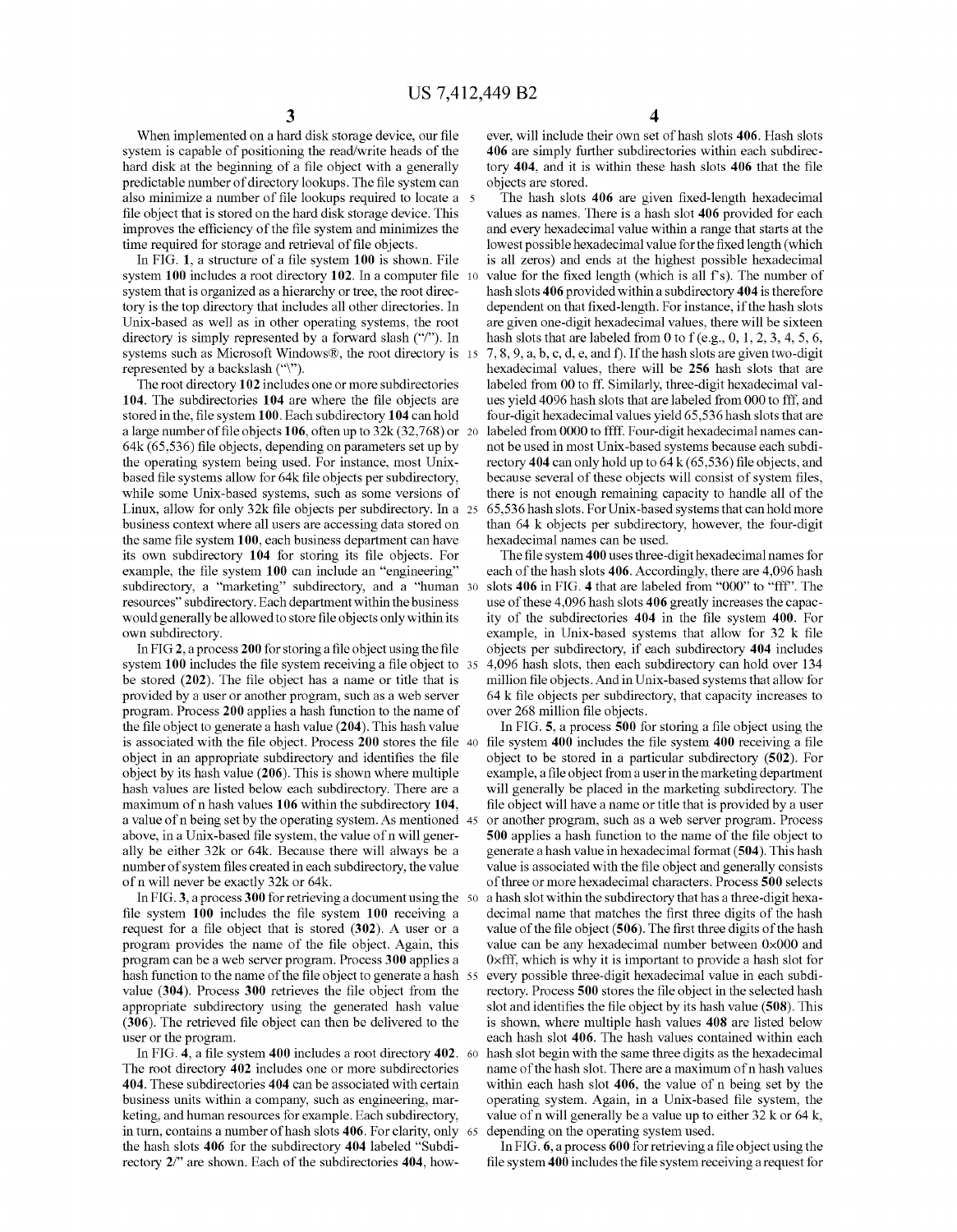a file object that is stored (602). A user or a program provides the name of the file object. Again, this program can be a web server program. Process 600 applies a hash function to the name of the file object to generate a hash value that is in hexadecimal format (604). Process 600 selects the hash slot that has a three-digit hexadecimal name that matches the first three digits of the hash value of the file object (606). Process 600 retrieves the file object from the selected hash slot using the generated hash value (608). The retrieved file object can then be delivered to the user or the program.

The use of hashing in the file systems enables the file objects to be stored in a more evenly distributed manner among the hash slots. If the hash functions are appropriately chosen, the hash values that are generated by the hash function will be statistically random and dissimilar from each 15 other. As such, the distribution into the different hash slots is very even and over time each of the hash slots should hold roughly the same amount of file objects.

In some software environments, several file objects may be used collectively to form a single document. A "document" 20 can include separate file objects for text, graphics, sound, HTML coding, spreadsheets, and other data. For example, an internet home page for a business can be a single document that includes separate file objects that contain the text of the home page in several languages, graphics associated with the 25 home page, sound files to be played when the home page is viewed, and the HTML coding necessary to render these file objects ina web browser. These types offile objects should be kept together in a file system as they are generally stored and retrieved together, and as they all generally share a common 30 document name. The document name is an abstract name that refers collectively to all of the file objects that form the document. The file objects each have their own file names as well. The group of file objects are stored and retrieved using the abstract document name.

In FIG. 7, a file system 700 is used for storing documents that are formed from several file objects. File system 700 includes a root directory 702. The root directory 702 includes one or more subdirectories 704. As in the file systems described above, these subdirectories can be associated with 40 certain business units within a company, including but not limited to departments such as engineering, marketing, and human resources. Each subdirectory, in turn, contains a number of hash slots 706. For clarity, FIG. 7 only illustrates the hash slots 706 for the subdirectory 704 labeled "Subdirectory 45 2/". Each of the subdirectories 704, however, will include their own set of hash slots 706.

As described with reference to the file system 400, the hash slots 706 of file system 700 are given fixed-length hexadecimal values as names. There is a hash slot 706 provided for 50 every hexadecimal value within a range that starts at the lowest possible hexadecimal value for the fixed length (consisting of all zeros) and ends at the highest possible hexadecimal value for the fixed length (consisting of all  $f$ s). The file system 700 uses three-digit hexadecimal names for each of 55 the hash slots 706. Accordingly, there are 4,096 hash slots 706 in FIG. 7 that are labeled from "ODD" to "fff".

Within each hash slot 706 are a number of document subdirectories 708. Each document subdirectory 708 is created for a document that is being stored within the hash slot 706, 60 and the document subdirectory 708 is given the same name as the document. For instance, if a document entitled "Doc I" is to be stored within a hash slot 706, a document subdirectory 708 is created within the hash slot 706 that is named "Doc 1". All of the file objects that form the document entitled "Doc I" <sup>65</sup> are collectively stored in that document subdirectory 708. If the document subdirectory 708 already exists, the file objects

6

are stored in the existing document subdirectory 708 and the file system 700 does not have to create a new document subdirectory 708.

Each hash slot 706 also includes a subdirectory 710 that is used as an extension area. The extension area subdirectory 710 can be used when the hash slot 706 has reached its capacity and more storage space is needed. Within the extension area subdirectory  $710$ , a new set of hash slots are created to store documents in the same marmer as hash slots 706. When the extension area subdirectory 710 is used, another extension area subdirectory is created within subdirectory 710 for later use when subdirectory 710 reaches its capacity. Each hash slot 706 includes an extension area subdirectory 710.

In FIG. 8, a process 800 for storing a document that includes multiple file objects using the file system 700 includes the file system 700 receiving a document to be stored in a particular subdirectory (802). Again, this subdirectory can correspond to a subdirectory used for a particular business unit. The document will have a name or title that is provided by a user or another program, such as a web server program. Process 800 applies a hash function to the name of the document to generate a hash value in hexadecimal format (804). This hash value is associated with the document and generally includes three or more hexadecimal characters. The hash value is used primarily to determine which hash slot to store the document in. Process 800 selects a hash slot within the subdirectory that has a three-digit hexadecimal name matching the first three digits of the hash value of the document (806). Process 800 generates a document subdirectory within the selected hash slot, and that document subdirectory is given the same name as the document to be stored (808). As explained above, if the document name is "Doc I", then the name of the document subdirectory is "Doc I". Process 800 stores the file objects that form the document within the newly created document subdirectory (810). This is shown in FIG. 7 for the document entitled "Doc I" that is stored in the hash slot 000.

In FIG. 9, a process 900 for retrieving a document that includes multiple file objects using the file system 700 includes the file system receiving a request for a document that is stored (902). A user or a program, such as a web server program, provides the name of the document. Process 900 applies a hash function to the name of the document to generate a hash value that is in hexadecimal format (904). Process 900 selects the hash slot that has a three-digit hexadecimal name matching the first three digits of the hash value of the document (906). Process 900 goes into the selected hash slot and locates a document subdirectory that has the same name as the document being retrieved (908). Process 90 retrieves all of the file objects that form the document from the document subdirectory (910) and delivers them to the user or the program.

In another embodiment, the document subdirectories 708 of FIG. 7 can be named using the hash value generated from the document name, rather than using the actual document name. In this embodiment, the methods 800 and 900 will use the hash value of the document name when creating or locating the document subdirectory.

Although the methods of the invention are described as being carried out using a hexadecimal hash value, the methods can be performed using hash values generated using other base systems, including a decimal system or a binary system. Hashing allows for an efficient method by which to evenly distribute the file objects among the various hash slots. The use of hashing and hash slots also results in efficient retrieval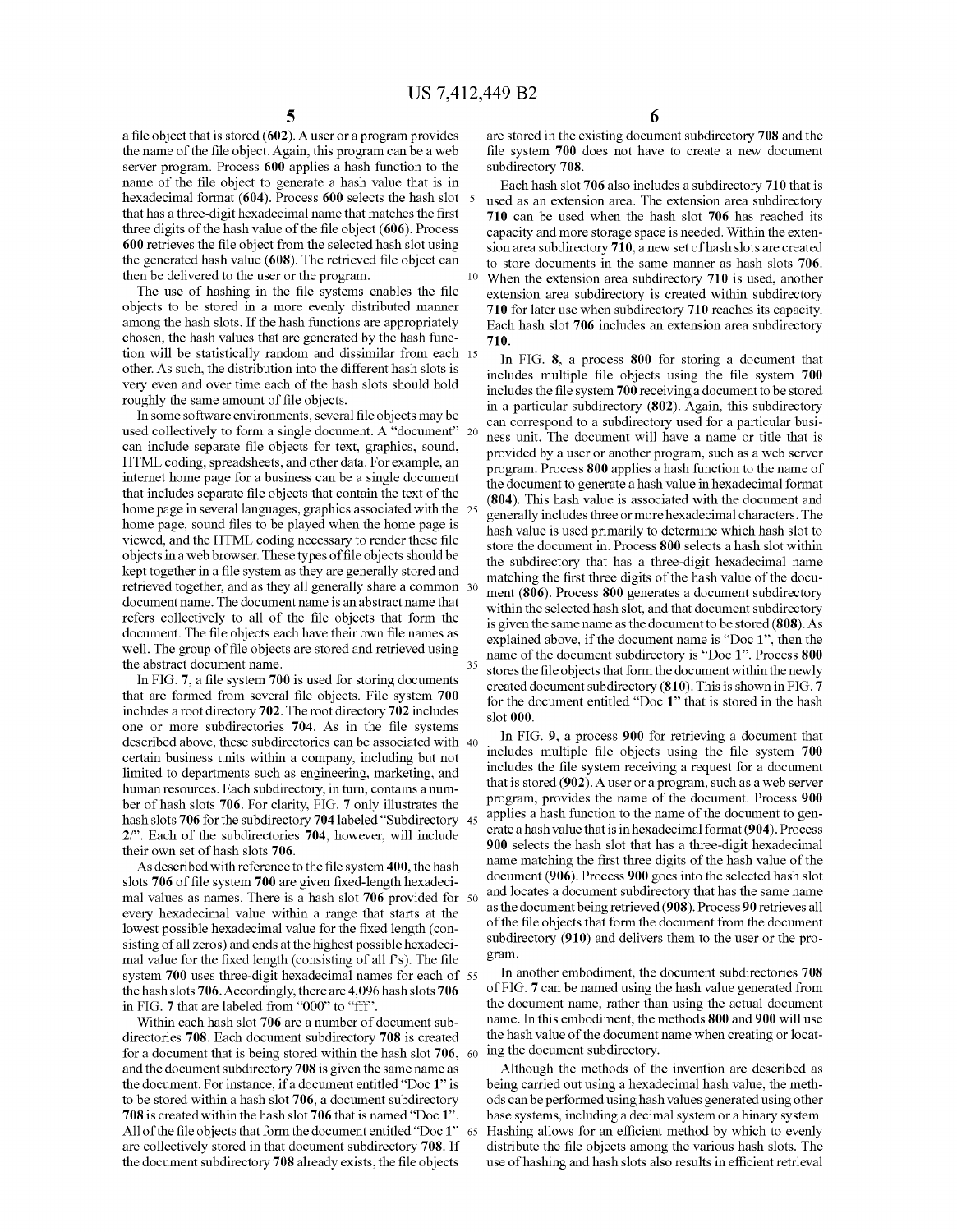of the file objects, because the hash slot containing the file object is quickly identified by the hash value of the file object.

In yet another embodiment of the invention, if the capacity of the file system **400 or 700** needs to be increased, the hash slots can be renamed from a three-digit hexadecimal name to a four-digit hexadecimal name. This will increase the number of hash slots from 4,096 to 65,535. Accordingly, the number of file objects that can be stored will increase drastically. Of course, this embodiment assumes that the file system being used allows its subdirectories to hold greater than **64** k file 10 objects. Once the number of hash slots is increased, the stored file objects will have to be rehashed and restored in the appropriate hash slots.

The hash functions used to generate the hash values should not produce the same hash value from two different file 15 names. If it does, this is known as a collision. Hash functions that offer a lower risk of collision are more appropriate for use with the invention. If the users or programs that are accessing the file system of the invention are capable of generating unique names for the file objects, the risk of a collision 20 disks, e.g., internal hard disks or removable disks; magnetodecreases. In the event a collision occurs, the file system of the invention can warn the user or the program that the file being stored is about to overwrite an existing file object, and the user or the program can then take action to either rename the file object or store it elsewhere.

Examples of hash functions that can be used in the file systems of the invention to generate hash values include many known algorithms. One such algorithm is called the divisionremainder method. In this algorithm, the number of file objects to be stored in the table is estimated. That number is 30 then used as a divisor into each original value to extract a quotient and a remainder. The remainder is the hashed value. Another algorithm is called folding. This method divides the original value (digits in this case) into several parts, adds the parts together, and then uses the last four digits (or some other 35 arbitrary number of digits that will work) as the hashed value. Radix transformation is another algorithm. Here, the value is digital, and the number base (or radix) can be changed resulting in a different sequence of digits. For example, a decimal numbered key could be transformed into a hexadecimal num- 40 bered key. High-order digits could be discarded to fit a hash value of uniform length. Yet another algorithm is called digit rearrangement. This is simply taking part of the original value such as digits in positions 3 through 6, reversing their order, and then using that sequence of digits as the hash value. 45

The invention can be implemented in digital electronic circuitry, or in computer hardware, firmware, software, or in combinations of them. The invention can be implemented as a computer program product, i.e., a computer program tangibly embodied in an information carrier, e.g., in a machine- 50 readable storage device or in a propagated signal, for execution by, or to control the operation of, data processing apparatus, e.g., a programmable processor, a computer, or multiple computers. A computer program can be written in any form of programming language, including compiled or 55 interpreted languages, and it can be deployed in any form, including as a stand-alone program or as a module, component, subroutine, or other unit suitable for use in a computing environment. A computer program can be deployed to be executed on one computer or on multiple computers at one 60 site or distributed across multiple sites and interconnected by a communication network.

Method steps of the invention can be performed by one or more programmable processors executing a computer program to perform functions of the invention by operating on 65 input data and generating output. Method steps can also be performed by, and apparatus of the invention can be imple-

mented as, special purpose logic circuitry, e.g., an FPGA (field progrannnable gate array) or an ASIC (applicationspecific integrated circuit).

Processors suitable for the execution of a computer program include, by way of example, both general and special purpose microprocessors, and anyone or more processors of any kind of digital computer. Generally, a processor will receive instructions and data from a read-only memory or a random access memory or both. The essential elements of a computer are a processor for executing instructions and one or more memory devices for storing instructions and data. Generally, a computer will also include, or be operatively coupled to receive data from or transfer data to, or both, one or more mass storage devices for storing data, e.g., magnetic, magneto-optical disks, or optical disks. Information carriers suitable for embodying computer program instructions and data include all forms of non-volatile memory, including by way of example semiconductor memory devices, e.g., EPROM, EEPROM, and flash memory devices; magnetic optical disks; and CD-ROM and DVD-ROM disks. The processor and the memory can be supplemented by, or incorporated in special purpose logic circuitry.

A number of embodiments of the invention have been 25 described. Nevertheless, it will be understood that various modifications may be made without departing from the spirit and scope of the invention. Accordingly, other embodiments are within the scope of the following claims.

What is claimed is:

1.A method comprising:

- receiving multiple distinct requests to store multiple distinct file objects in a first directory in a hierarchical file system, each distinct file object having a respective distinct file name;
- for each distinct file object, hashing the respective file name of the file object to generate a respective file hash value character string, where each of the respective file hash value character strings has an identical common character substring at a predetermined character string position;
- selecting one subdirectory of the first directory, the one subdirectory having a name that is the same as the common character substring; and
- storing all of the multiple file objects in the one selected subdirectory of the first directory, instead of in the first directory as requested.

2. The method of claim **1,** wherein each of the file hash value character strings is a hexadecimal value.

3. The method of claim **1,** wherein each of the file hash value character strings is a decimal value.

4. The method of claim **1,** further comprising naming the respective file objects in the one selected subdirectory by the respective file hash value character strings.

5. A method comprising:

- receiving a request indicating a file name of a file object to be retrieved from a first directory of a hierarchical file system;
- hashing the file name to generate a respective file hash value character string, where the file hash value character string has a character substring in common with at least one other distinct file object in the first director, and where the common character substring is at a predetermined character string position;
- selecting one subdirectory of the first directory, the one subdirectory having a name that is the same as the common character substring; and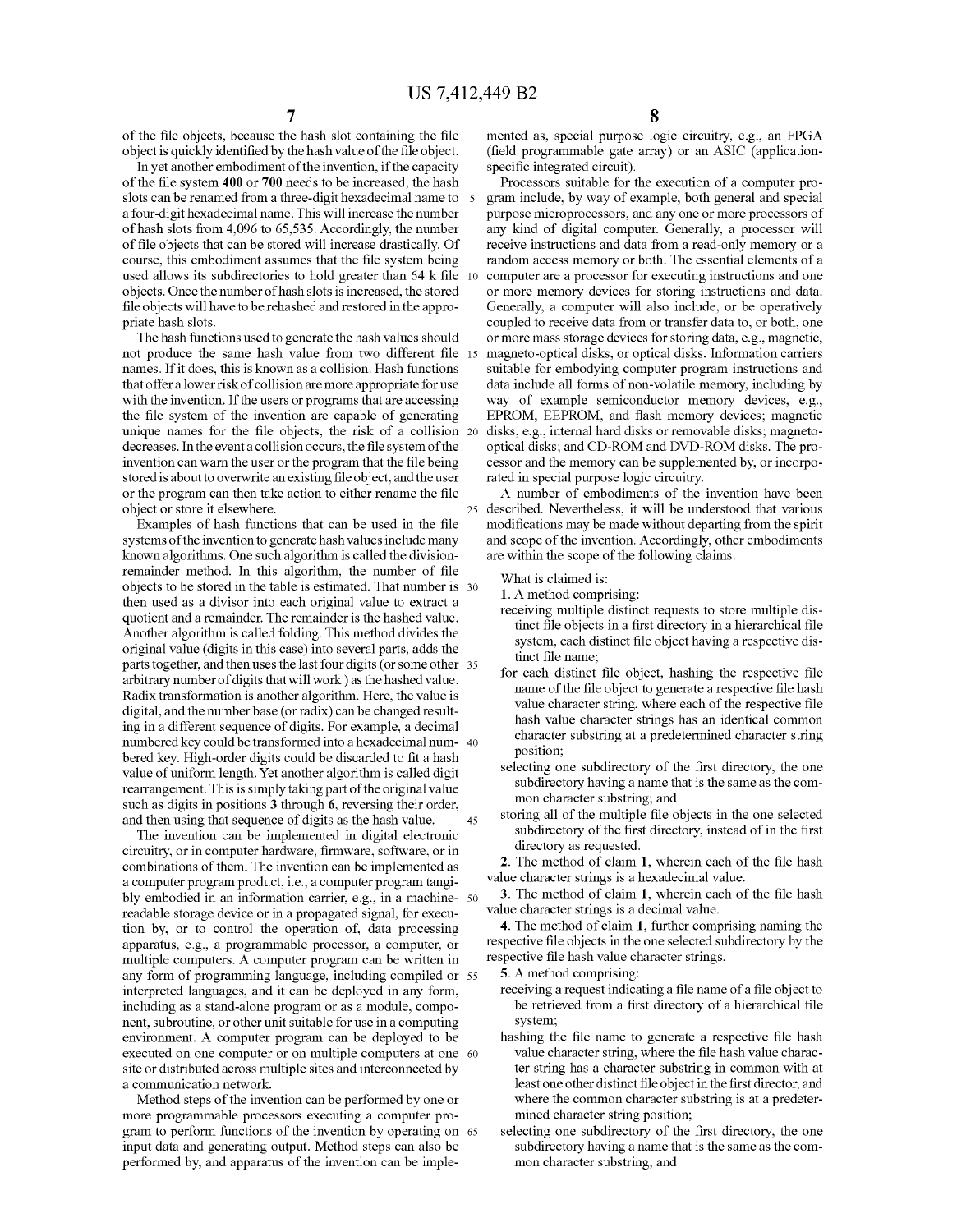retrieving the file object from the selected subdirectory of the first directory, instead of from the first directory as requested, the file object being retrieved from among multiple distinct file objects stored in the selected subdirectory.

6. The method of claim 5, wherein the file hash value character string is a hexadecimal value.

- 7. The method of claim 5, wherein the file hash value character string is a decimal value.
- 8. The method of claim 5, wherein retrieving the file object 10 comprises retrieving the file object that is named in the selected subdirectory by the file hash value character string. 9. A method comprising:
	- generating subdirectories within a first directory of a hierarchical file system;
	- associating each subdirectory with a corresponding name, each subdirectory having a name that is different from that of every other subdirectory within the first directory of the file system;
	- receiving multiple distinct requests to store multiple dis- 20 tinct file objects in the first directory of the file system, each distinct file object having a respective distinct file name;
	- for each distinct file object, hashing the respective file name of the file object to generate a respective file hash 25 value character string, where each of the respective file hash value character strings has an identical common character substring at a predetermined character string position;
	- selecting one subdirectory of the first directory having the 30 name that is the same as the common character substring; and
	- storing all of the multiple file objects in the one selected subdirectory of the first directory, instead of in the first directory as requested, and identifying the file object in 35 the first directory by the file hash value character string.

10. The method of claim 9, wherein the name of the selected subdirectory comprises a hexadecimal value and each of the file hash value character strings comprises a hexadecimal value. 40

11. The method of claim 9, wherein the selecting comprises selecting the subdirectory having the name that as a character string matches at least a first portion of the respective file hash value character string.

12. The method of claim 9, wherein the name of the 45 selected subdirectory comprises a decimal value and each of the file hash value character strings comprises a decimal value.

13. The method of claim 9, wherein the subdirectories within the first directory are hash slot subdirectories, the 50 three-digit hexadecimal value. method further comprising:

- receiving a request to store a document in the first directory of the file system, the document having a distinct document name:
- hashing the document name of the document to generate a 55 respective document hash value character string, where the document hash value character string has a common character substring, the common character substring having a character substring in common with at least one other distinct document in the first directory, and where 60 the common character substring is at a predetermined character string position;
- selecting one hash slot subdirectory of the first directory having the name that is the same as the common character substring;

65

generating a document subdirectory within the selected hash slot subdirectory;

- identifying the document subdirectory, within the selected hash slot subdirectory, by the document name of the document, where the name of each document to be stored corresponds to the name of exactly one document subdirectory; and
- storing the document in the document subdirectory, instead of in the first directory as requested, and identifying the document in the first directory by the document hash value character string.

14. The method of claim 13, wherein the document comprises one or more file objects, and all of the file objects are stored in the document subdirectory.

15. The method of claim 13, wherein each hash slot subdirectory has a name that as a character string comprises a <sup>15</sup> three-digit hexadecimal value ranging from 000 to fff.

16. The method of claim 13, farther comprising generating an extension area subdirectory within each hash slot subdirectory.

**17.** A method comprising:

- receiving a request to retrieve a document having a document name from a first directory of a hierarchical file system;
- hashing the document name of the document to generate a respective document hash value character string, where the document hash value character string has a common character substring, the common character substring having a character substring in common with at least one other distinct document in the first directory, and where the common character substring is at a predetermined character string position;
- selecting one hash slot subdirectory, within the first directory of the file system, having a name that is the same as the common character substring;
- identifying a document subdirectory, within the selected hash slot subdirectory, that has a name that corresponds to the name of the document to be retrieved, where the name of each document to be retrieved corresponds to the name of exactly one document subdirectory; and
- retrieving, from the identified document subdirectory, instead of from the first directory as requested, a document that is identified in the first directory by the document hash value character string.

18. The method of claim 17, wherein the document comprises one or more file objects, and all of the file objects are retrieved from the document subdirectory.

19. The method of claim 17, wherein the hash slot subdirectory has a name that as a character string comprises a

20. The method of claim 17, wherein the document hash value character string comprises a hexadecimal value.

**21.** The method of claim 17, wherein selecting the hash slot subdirectory comprises selecting a hash slot subdirectory having the name that as a character string matches a first three digits of the respective document hash value character string.

22. The method of claim 1, wherein each subdirectory of the first directory has a name that is different from that of every other subdirectory of the first directory.

23. The method of claim 22, wherein each value in a continuous range of fixed-length values in a hexadecimal or decimal format is a name of one of the subdirectories of the first directory.

24. The method of claim 5, wherein each subdirectory of the first directory has a name that is different from that of every other subdirectory of the first directory.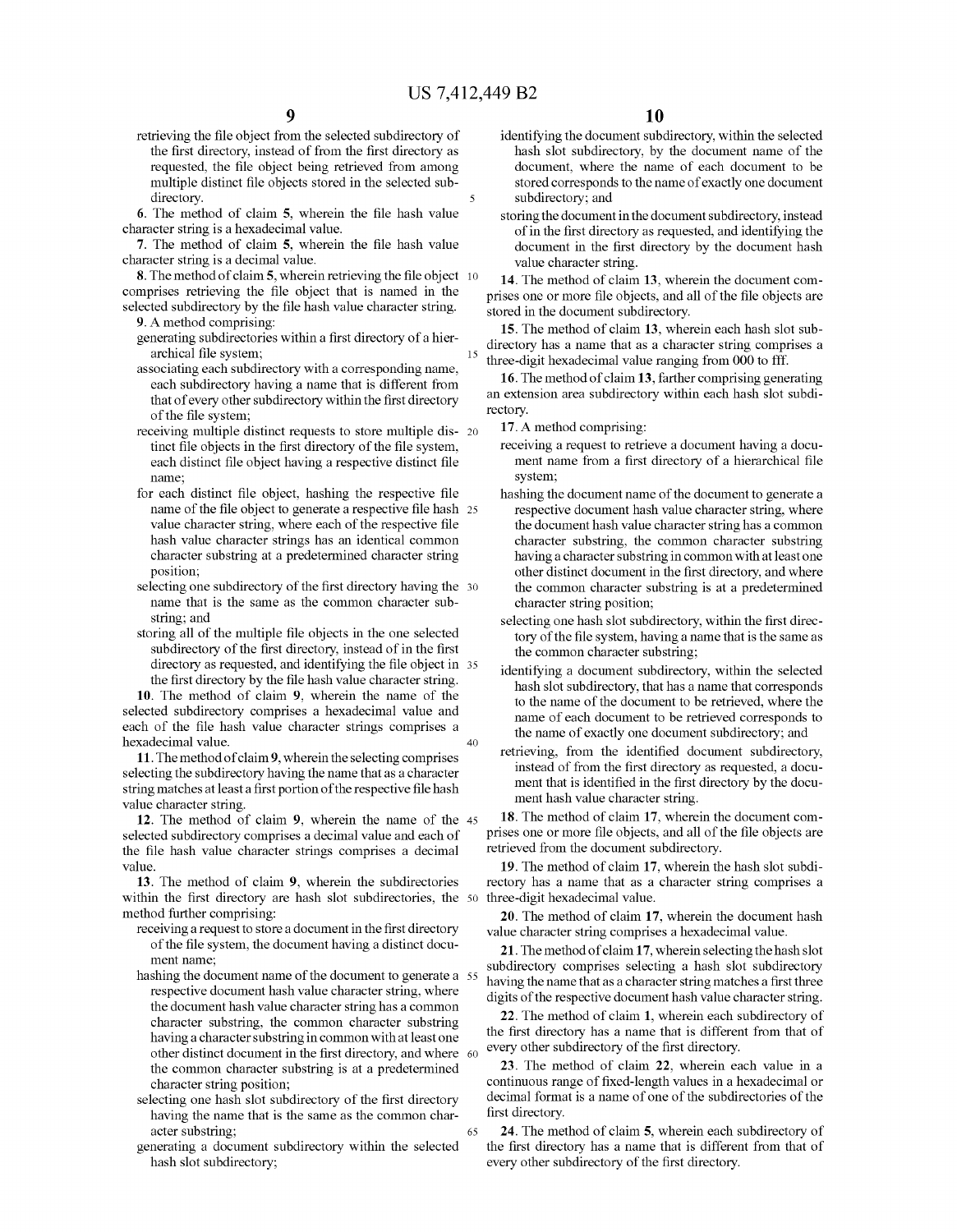25. The method of claim 24, wherein each value in a continuous range of fixed-length values in a hexadecimal or decimal format is a name of one of the subdirectories of the first directory.

26. The method of claim 9, wherein each subdirectory  $5$ within the first directory has a name that is different from that of every other subdirectory within the first directory.

27. The method of claim 26, wherein each value in a continuous range of fixed-length values in a hexadecimal or decimal format is a name of one of the subdirectories within 10 the first directory.

28. The method of claim 17, wherein each hash slot subdirectory within the first directory has a name that is different from that of every other hash slot subdirectory within the first directory. 15

29. The method of claim 28, wherein each value in a continuous range of fixed-length values in a hexadecimal or decimal format is a name of one of the hash slot subdirectories within the first directory.

30. A computer program product, tangibly embodied in a machine-readable storage device, the computer program product comprising instructions operable to cause a data processing apparatus to:

- receive multiple distinct requests to store multiple distinct file objects in a first directory in a hierarchical file system, each distinct file object having a respective distinct file name;
- for each distinct file object, has the respective file name of the file object to generate a respective file hash value  $_{30}$ character string, where each of the respective file hash value character string has an identical common character substring at a predetermined character string position;
- select one subdirectory of the first directory, the one sub- 35 directory having a name that is the name as the common character substring; and
- store all of the multiple file objects in the one selected subdirectory of the first directory, instead of in the first directory as requested, and identify the file object in the 40 first directory by the file hash value character string.

31. The computer program product of claim 30, further comprising instructions operable to cause the data processing apparatus to:

- generate subdirectories within the first directory of the file <sup>45</sup> system; and
- associate each subdirectory with a corresponding name, each subdirectory having a name that is different from that of every other subdirectory within the first directory of the file system.

32. The computer program product of claim 30, wherein the subdirectories within the first directory are hash slot subdirectories, the computer program product further comprising instructions operable to cause the data processing appa- $\frac{55}{25}$ ratus to:

- receive a request to store a document in the first directory of the file system, the document having a distinct document name;
- hash the document name of the document to generate a 60 respective document hash value character string, where the document hash value character string has common character substring; the common character substring having a character substring in common with at least one other distinct document in the first directory, and where 65 the common character substring is at a predetermined character string position;
- select one hash slot subdirectory of the first directory having the name that is the same as the common character substring;
- generate a document subdirectory within the selected hash slot subdirectory;
- identify the document subdirectory, within the selected hash slot subdirectory, by the document name of the document, where the name of each document to be stored corresponds to the name of exactly one document subdirectory; and
- store the document in the document subdirectory, instead of in the first directory as requested, and identify the document in the first directory by the document hash value character string.

33. The computer program product of claim 32, wherein the document comprises one or more file objects, and all of the file objects are stored in the document subdirectory.

34. The computer program product of claim 30, wherein each subdirectory of the first directory has a name that is different from that of every other subdirectory of the first directory.

35. The computer program product of claim 34, wherein each value in a continuous range of fixed-length values in a hexadecimal or decimal format is a name of one of the sub-25 directories of the first directory.

36. A computer program product, tangibly embodied in a machine-readable storage device, the computer program product comprising instructions operable to cause a data processing apparatus to:

- receive a request indicating a file name of a file object to be retrieved from a first directory of a hierarchical file system;
- hash the file name of the file object to generate a respective file hash value character string, where the file hash value character string has a common character substring, the common character substring having a character substring in common with at least one other distinct file object in the first directory, and where the common character substring is at a predetermined character string position;
- select one subdirectory of the first directory, the one subdirectory having a name that is the same as the common character substring; and
- retrieve the file object from the selected subdirectory of the first directory, instead of from the first directory as requested, the file object being retrieved from among multiple distinct file objects stored in the selected subdirectory.

37. The computer program product of claim 36, wherein 50 the subdirectories of the hierarchical file system are hash slot subdirectories, the computer program product further comprising instructions operable to cause the data processing apparatus to:

receive a document name of a document to be retrieved;

- hash the document name of the document to generate a respective document hash value character string, where the document hash value character string has a common character substring; the common character substring having a character substring in common with at least one other distinct document in the first directory, and where the common character substring is at a predetermined character string position;
- select one hash slot subdirectory having a name that is the same as the common character substring;
- identify a document subdirectory, within the selected hash slot subdirectory, that has a name that corresponds to the document name of the document to be retrieved, where